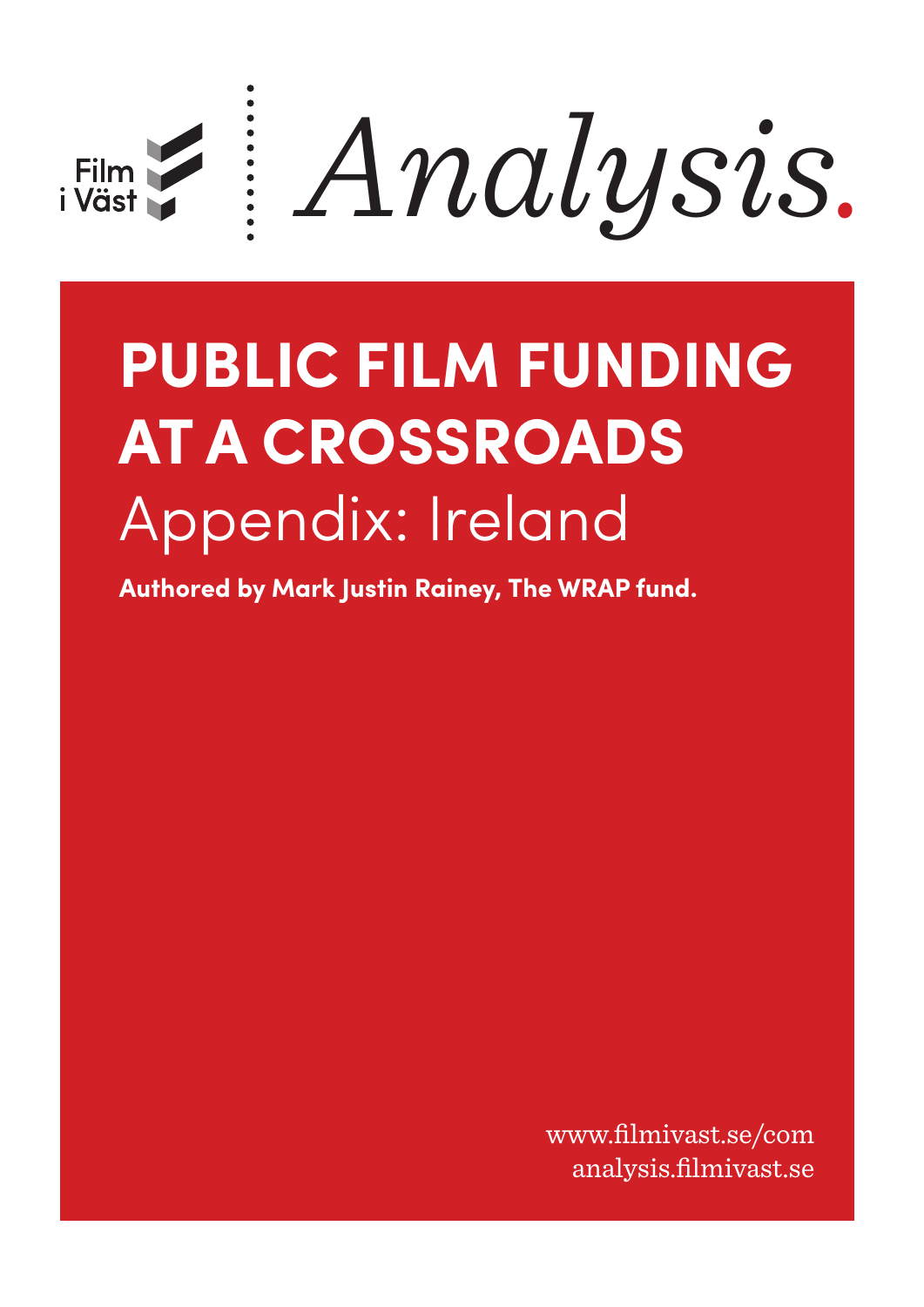

## **ABOUT PUBLIC FILM FUNDING AT A CROSSROADS**

*Public Film Funding at A Crossroads* was launched in Brussels in March 2022. It can be downloaded at www.analysis.filmivast.se. Here you also find the ten territorial reports, executive summaries, with strong links to the main topics in *Public Film Funding at A Crossroads*. There you also find **Michael Gubbin's** report *Streaming Giants and Public Film Funding*. In May, during the Cannes Film Festival, Wendy Mitchell's study *Creative Overload*, will be published at the same web site.

#### **Appendixes:**

- Eastern Europe (Assistant Professor Petar Mitric)
- Flanders/Netherlands (Producer Ilse Schooneknaep)
- French speaking Europe (Senior consultant Philippe Reynaert in collaboration with Xanadu) - also in French
- German speaking Europe (Senior consultant Manfred Schmidt)
- Greece/Cyprus (Associate Professor Lydia Papadimitrious)
- Ireland (Dr Mark Rainey et al in collaboration with the WRAP Fund)
- Italy (Senior consultant Rickard Olsson)
- Spain/Portugal (Belén Álvarez et al in collaboration with Gabeiras& Asociados)
- The Nordics (Tomas Eskilsson, Katarina Krave, Bengt Toll)
- UK (MD Leon Forde et al in collaboration with OSPI)

© Film i Väst Graphic design Anders Avehall and Gus Kaage/Film i Väst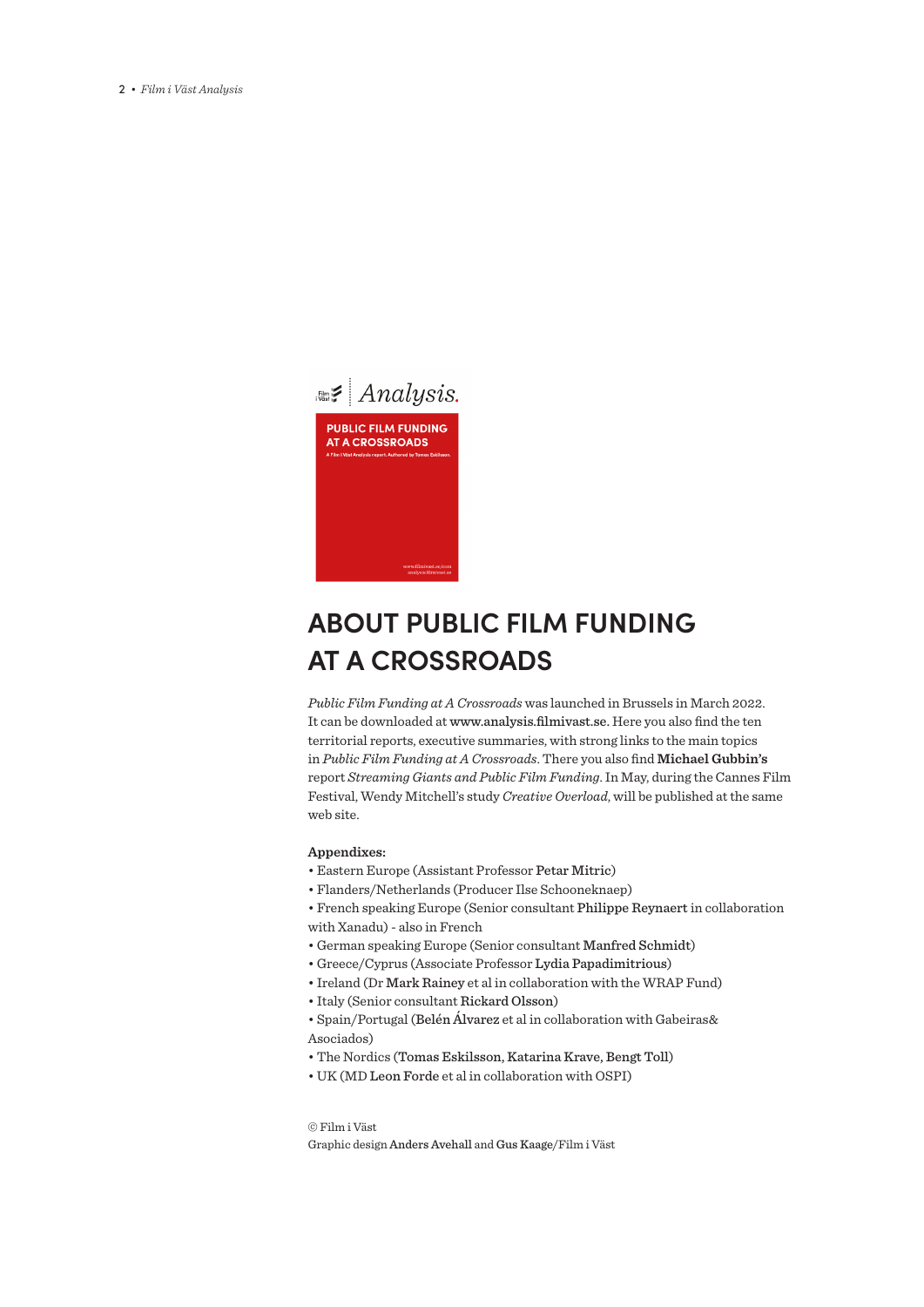### **IRELAND**

#### *Introduction*

Film i Väst, in collaboration with Nostradamus and Cine Regio AISBL (the European regional film funds' organization), with the support of the Western Region Audiovisual Producers Fund (WRAP Fund) has conducted a study focused on the current challenges surrounding public film funding in Ireland. It is part of a wider pan-European project entitled Public Film Funding At A Crossroads.

The circumstances governing the production, circulation and consumption of motion pictures have changed over the past decade. The production of narrative media has grown exponentially and with it the amount of capital involved. Hierarchies within the industry, both geographically speaking and in terms of the key players, have changed dramatically. The ongoing COVID-19 pandemic greatly affects the film and television industries and continues to have an accelerating effect on the paradigm shift taking place. Public film funding is at a crossroads while the world at large is undergoing rapid and radical changes. This report investigates managing the balance between "history", the present and the future in Ireland.

The Republic of Ireland is a unique territory in the wider European context. It has a population of 5 million although 50-80 million people claim Irish heritage worldwide. Ireland is highly centralised in terms of both governance and population with 1.9 million people living in the Greater Dublin Area. Growing in significance, the Irish screen industry contributed €289 million to the economy in first half of 2021 alone and directly supports 12,000 jobs. It is largely metrocentric with the majority of activity taking place on the east coast and focused in the Dublin/Wicklow area. Ireland has the highest per-capita cinema attendance in Europe. It is a predominantly English-speaking nation and, following Brexit, is the last country in the EU to use English as



*Dr. Mark Justin Rainey is a Research Associate in the School of Geography, Archaeology and Irish Studies at NUI Galway. His research and writing focus on urban geography, migration and cultural theory. He combines academic work with public engagement and activism and has worked in the refugee justice sector in the UK and Australia.*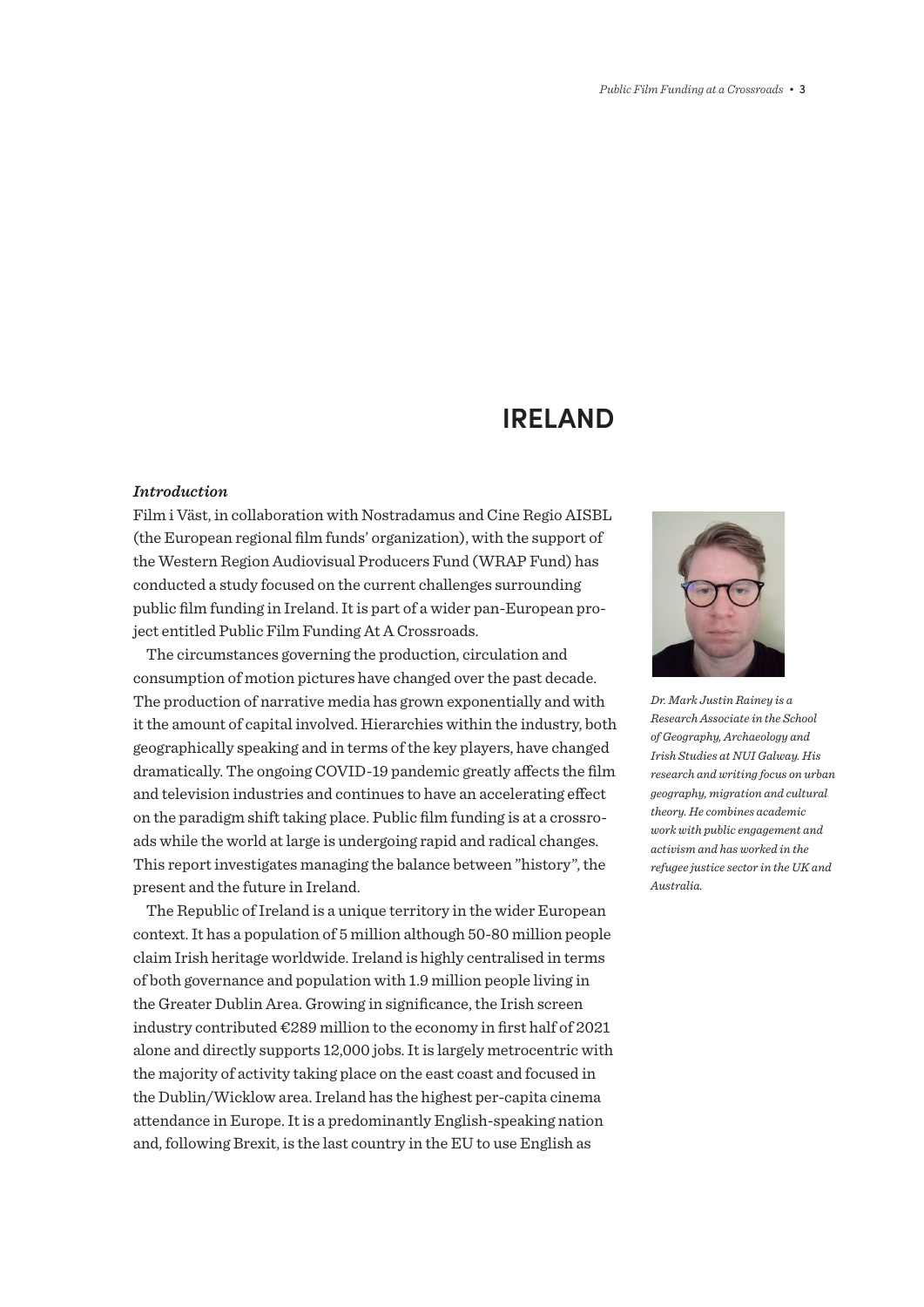one of its official languages. This presents both problems and opportunities for the Irish film industry as it is at risk of being squeezed between the film sectors of the USA and UK while also developing its own audiences. English is the 'second language' of the EU and English language content made in Ireland will become increasingly important in the European context particularly as the Audiovisual Media Services Directive which requires a catalogue of European content to be available on streaming services is implemented. While English remains prevalent, the Irish language also plays a critical role in civic and national life. With 70,000 daily users and 1.7 million speakers, Irish is not only a national language, but also a living community language that continues to be represented in film, television and cultural output.

This study involved 15 thirty-minute semi-structured interviews with people in leading positions in the Irish film, television and animation sector. This included 8 producers, 3 distributors, 2 broadcasters, 2 film fund representatives, and 1 studio representative. In this report, 'film' covers a wide spectrum of creative arts including animation, television and all types of audiovisual content. 'Public funding' includes selective and discretionary financing through public bodies such as Fís Éireann/Screen Ireland, the Broadcasting Authority Ireland and the WRAP Fund as well as the television license and Film Relief tax credits under Section 481 of the 1997 Taxes Consolidation Act.

This research was undertaken Dr. Mark Justin Rainey (NUI Galway) and Dr. Patrick Collins (NUI Galway) in consultation with Sarah Dillon (WRAP Fund), Katarina Krave and Tomas Eskilsson (Film i Väst).

#### *Executive Summary*

There was consensus among participants that the film industry was in a state of transition. Established models of producing and bringing a film to audience are crumbling and being reassembled as streamers, VOD and new players enter the industry. There has been an explosion in screen content as well as a multiplication of platforms and devices for viewing this content. Both film and television are evolving, with the boundaries becoming increasingly blurred and in this changing ecosystem there are both challenges and opportunities.

For participants in this study, the primary role of public funding was to support culture by ensuring Irish stories were told through film and that Irish talent was nurtured and developed across the industry with a focus on promoting a diverse and experimental range of voices. In the context of co-produced projects and partnerships public funding strengthened the position of Irish talent in negotiations over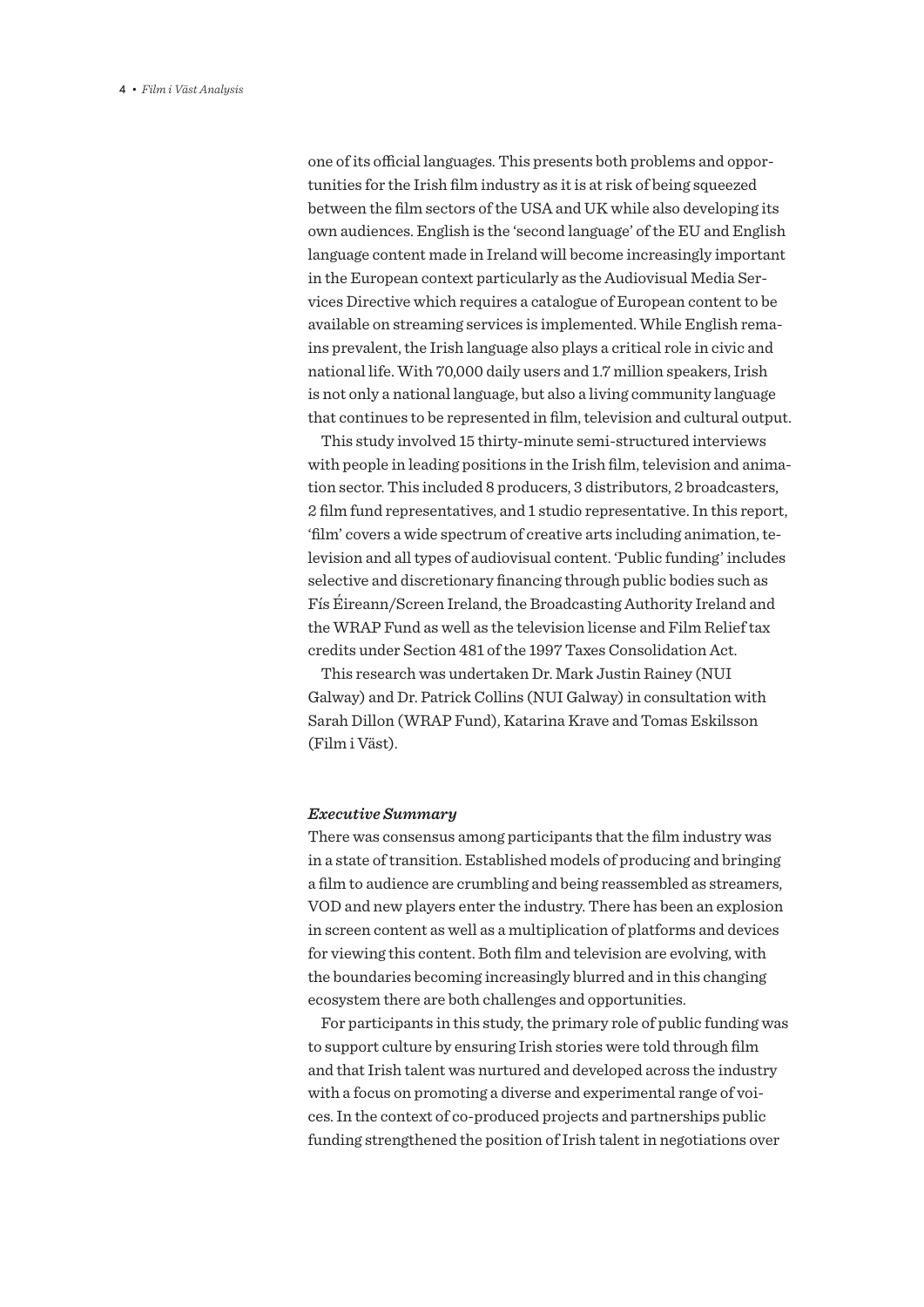Intellectual Property (IP). This is particularly important in a context where international 'super producers' are increasingly paying upfront in projects to consolidate ownership. Across the board, participants felt attention should be given to maintaining IP within Ireland. Also important was the production of Irish language content and redressing the imbalance of activity in regions. The mainstreaming of Irish through audiovisual media helped to sustain it as an intergenerational language.

Public funding – in the form of both selective funding and tax credits - also had an important economic role to play. The film industry creates employment and brings direct and indirect investment and benefits to areas where film production is taking place. Alongside this, participants also felt that public finance was useful in developing the industry through supporting talent, creating quality jobs and developing skills. Although economic arguments were crucial for justifying public funding in the industry, there was consensus among participants that the cultural outputs were most valuable.

#### *Views on the state of the film industry*

Established models of producing a film and bringing it to audience are changing. How the industry worked even four or five years ago is no longer relevant for understanding the industry today. Pre-selling was becoming more common to get a project off the ground. While cinemas continue to have a role in the film industry, despite disruption during the COVID-19 pandemic, the windows for theatrical release have shortened considerably. Audiences are viewing content via multiple devices and platforms and there has been growth in content.

At first glance, the surge in production speaks to the strength of the film industry. Yet, participants raised concerns. While some questioned whether this growth was sustainable, others spoke about the banalisation and homogenization of content as 'super producers' such as Apple, Netflix, Disney and Amazon cemented their positions within the industry. There is increasing competition for skilled crew and workers in Ireland with larger, international companies soaking up the workforce for their productions as domestic and independent producers are unable to compete on the same financial level. There was concern that if the sector was to focus most of its attention on attracting international productions, the Irish film industry would be reduced to a service industry with less indigenous content being produced and less domestic ownership of content.

There is growing competition for audiences and how audiences engage with content is changing. Traditional platforms such as cinema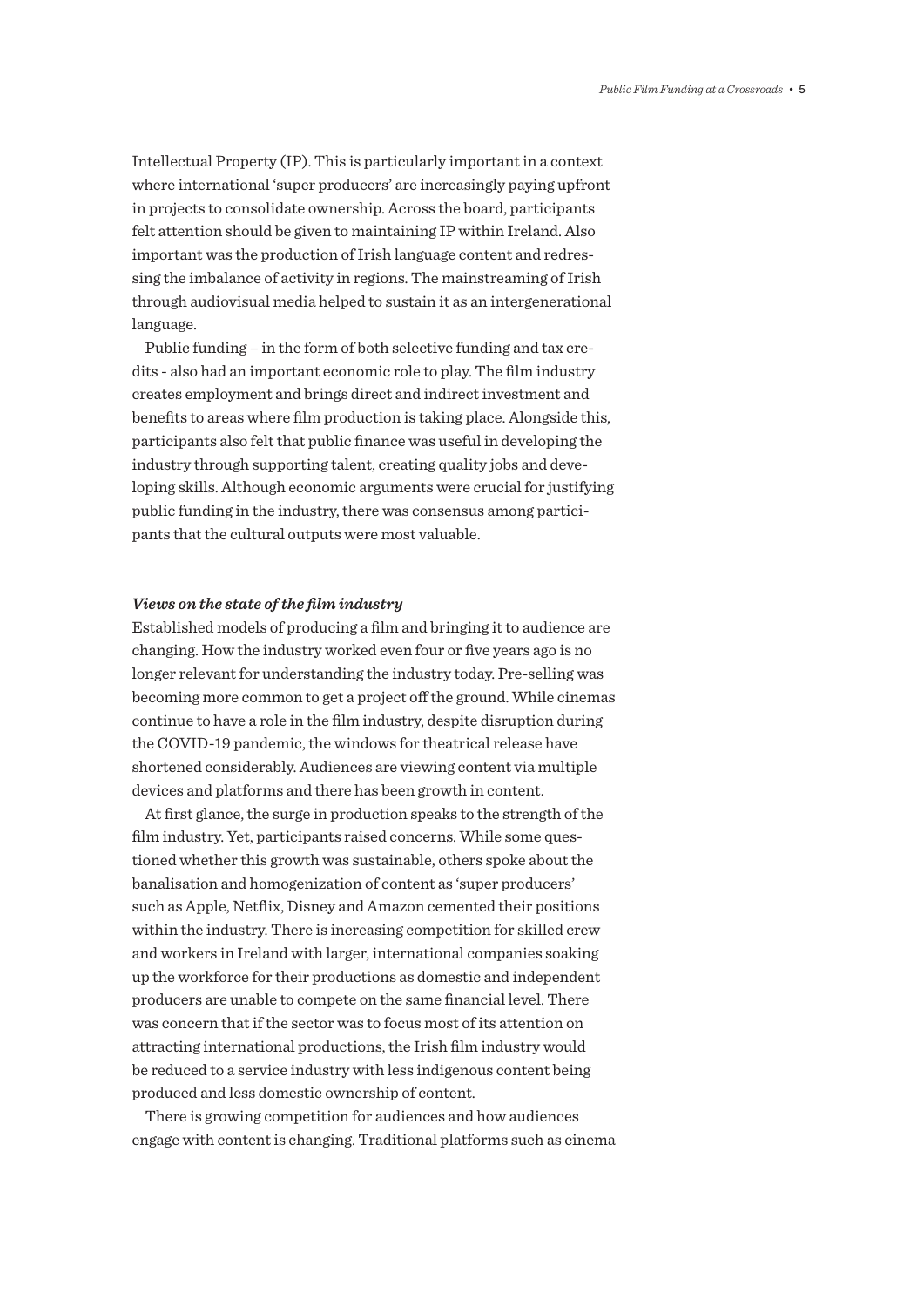now exist alongside home viewing on wide-screen TVs and multiple smaller devices. How the industry attracts audiences is changing. As one participant said, 'you don't need Tom Cruise to be a success. You can cast someone with social media followers'. Industry players need to offer a range of content that is culturally diverse and relatable to contemporary Irish experiences. Some participants suggested that public broadcasters were losing younger viewers who watched short form content on multiple devices. Public broadcasters needed to produce such content and make it available via their websites.

#### *Views on the Role of Public Funding*

For participants, the critical role of public funding was to generate and support culture. For many this meant that public finance within the film industry should do what the market couldn't or wouldn't do. This meant telling Irish stories that not only reflected Irish society back to itself, but also did so in a way that could attract wider audiences. The cultural importance of public funding was allowing a range of voices to be heard. This included fostering a gender balance in the industry as well as expressing gender, racial and sexual diversity. It also meant nurturing and supporting Irish talent from across the industry, whether writers, directors, actors, producers or crew. One participant spoke about the strength of the Irish animation sector and recalled taking part in a trade mission to the USA. The mission introduced new animation studios to international companies and financers rather than established ones. These new animators had gained experience with the support of public funding and making content for public broadcasters such as RTE which was a primer for promoting their work more widely. This promotion of Irish talent and Irish stories extended to supporting domestic films in international festivals and awards which would in turn create exposure and develop audiences.

Viewing public funding as a cultural concern was also linked to supporting Irish language content. Mainstreaming Irish through film and television would help buttress its continuation as an intergenerational community language. Public funding was seen as crucial for promoting Irish language talent in the industry.

There was frustration among participants with how centralised the Irish industry is, although this is changing. Public finance through bodies such as the WRAP Fund and the Regional Uplift within Section 481 tax credits was seen as vital to developing the industry in regions across Ireland. Local filmmaking brings benefits to local communities and allows for regional stories and regional voices to be heard. Audiences want to see their communities represented. While there are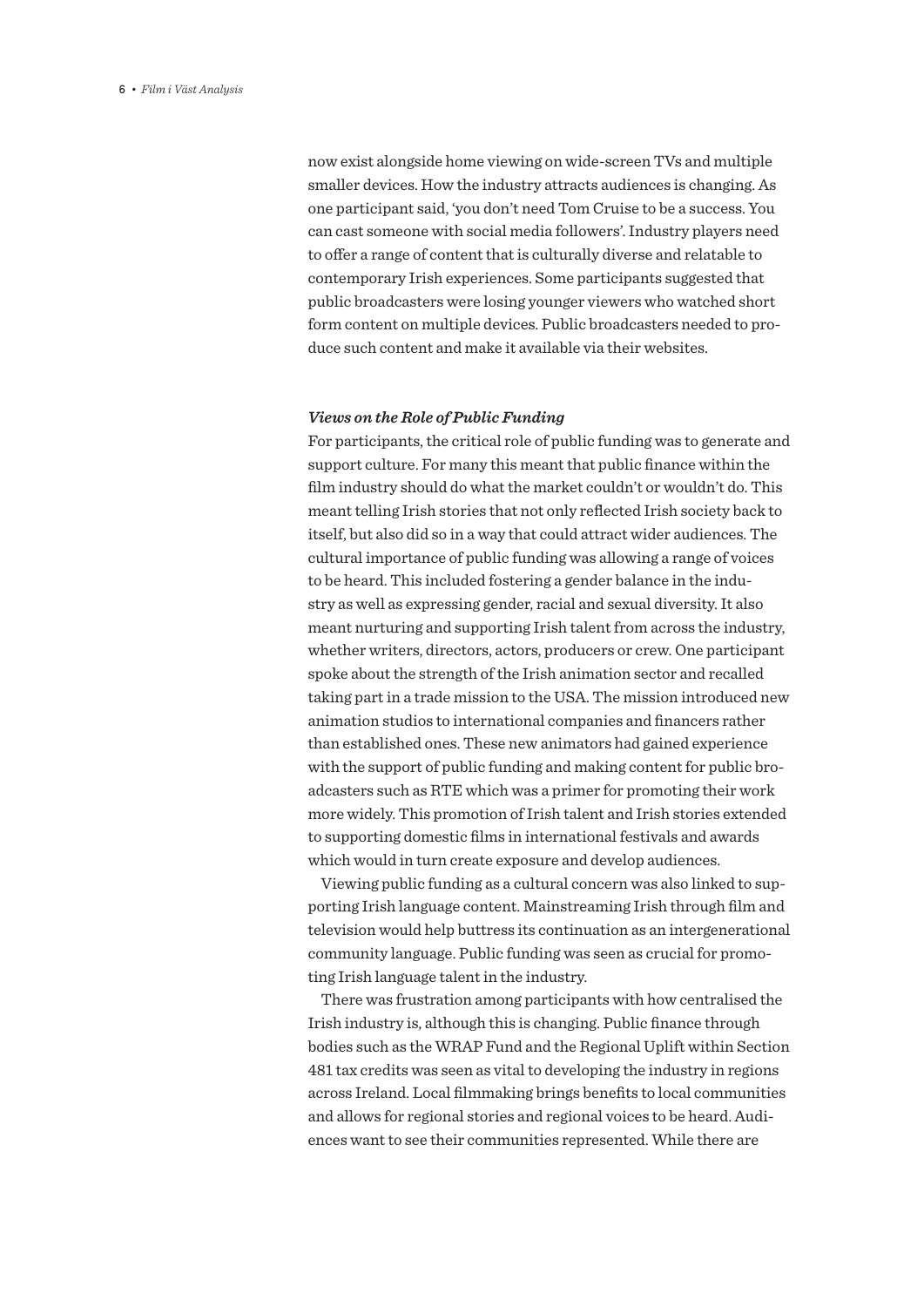added costs to regional filmmaking, funding could be loosened to allow more inter-regional flexibility. As one participant said, a production in Limerick should be able to access skilled crew from Kerry and still fall under the rubric of regional funding. Selective and competitive public funding was seen as crucial to promoting and strengthening the position of Irish filmmakers. Support from Fís Éireann/Screen Ireland or other public bodies meant a project gained legitimacy in the eyes of potential investors and partners. With investors increasingly expecting to see content in advance, public funding could also act as a primer to make the preselling content possible. It was also seen as important for strengthening the position of Irish filmmakers in co-produced projects, particularly in negotiations over IP, distribution and ownership. Maintaining IP was seen as essential for allowing domestic production to thrive.

While cultural arguments about the role of public funding were prioritized, participants also recognized that public funding had economic benefits and was crucial to the further development of the film industry. The economic benefits included quality employment, direct and indirect spend in the economy, tourism and basic multipliers such as consumer taxes and the benefits local businesses receive during a production. While international productions contributed to the economy, support for the domestic industry was viewed by participants as leading to a more sustainable and secure film sector in Ireland. Section 481 tax credits were regarded as attractive for both domestic and international producers but were essential for drawing inward investment. Indeed, tax credits were seen as key to sustaining the film industry in Ireland. They underpin the Irish film and television industries and give it a competitive advantage over other territories that do not offer tax credits. However, to support the domestic industry tax credits needed to be supplemented by other forms of public finance.

Industry development was also seen as part of the role of public funding. This meant supporting the domestic industry through nurturing a wide range talent, providing skills and training and career progression. Those working within the industry had the potential to become international ambassadors for the Irish film sector. Although economic arguments and industry development were crucial for justifying public funding, participants prioritized the cultural role of public finance.

Public funding should incentivize and stimulate the industry, but participants sometimes felt that they were expected to be grateful for it. They felt that more clarity about the role and strategic goals of public funding was needed in the current context. One participant suggested that an 'industry roundtable' that included studios, crew,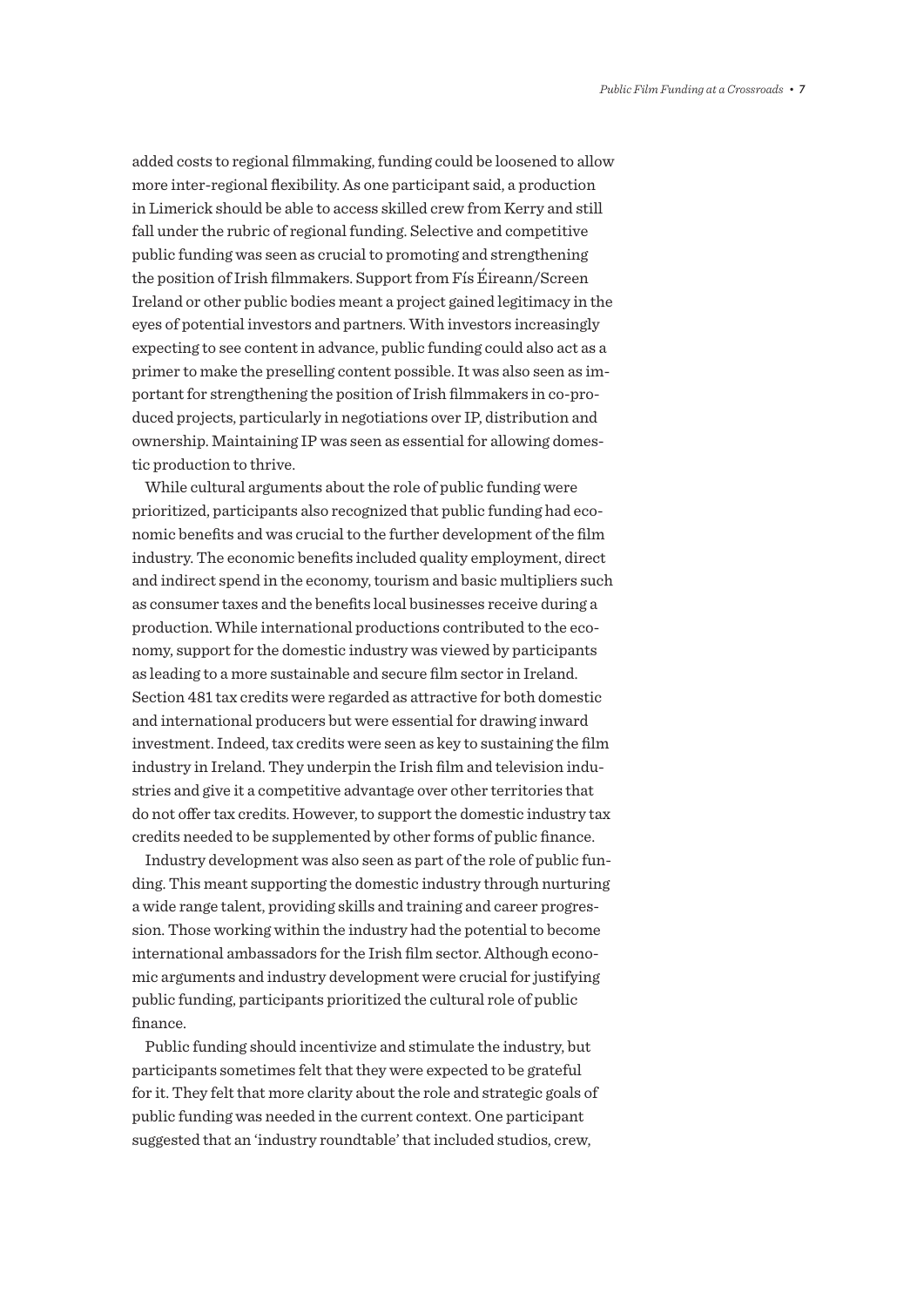residual industries such as tourism, government departments and public funding bodies was needed.

#### *Producers*

The explosion in content production has been great for the economy and film crews but has also presented challenges for domestic film producers. There was consensus that more balance was needed between the needs of incoming 'super producers' and Irish production companies. Domestic filmmakers felt they were at risk of being disempowered in the current ecosystem. Big companies were increasingly paying upfront which included premiums for content ownership. This meant that IP was not staying in Ireland and consequently independent producers had little access to long tail income. Old models of investing in a project were being replaced by preselling a package in which a director, writer, actors and even content already in place. A major concern was that without the support of public finance the film industry in Ireland would become service industry shaped by big international players.

Alongside these concerns, there was also agreement among many participants from the production side of the industry that it was increasingly difficult to compete with big companies for crew and skilled workers. Larger international companies were simply able to pay more. There was a recognition that a skilled industry workforce needed to be expanded. A focus on skills was already embedded in Section 481 tax credits and there are hubs and academies bringing new people into the film industry. All this needed to be built upon and one participant questioned if there was a coherent, long-term plan for developing skilled workers. One participant suggested establishing a centralised and regional skills database. This would allow cooperation and flexibility in finding and utilising local and regional skills.

It was felt that direct and selective public funding was valuable in not only giving legitimacy to projects and promoting Irish talent, but also strengthening the negotiating positions of Irish filmmakers in co-produced projects. It was felt that the support and validation that was attached to public funding could be leveraged in negotiations over IP and content ownership. Public financing could be more strategically directed to this end.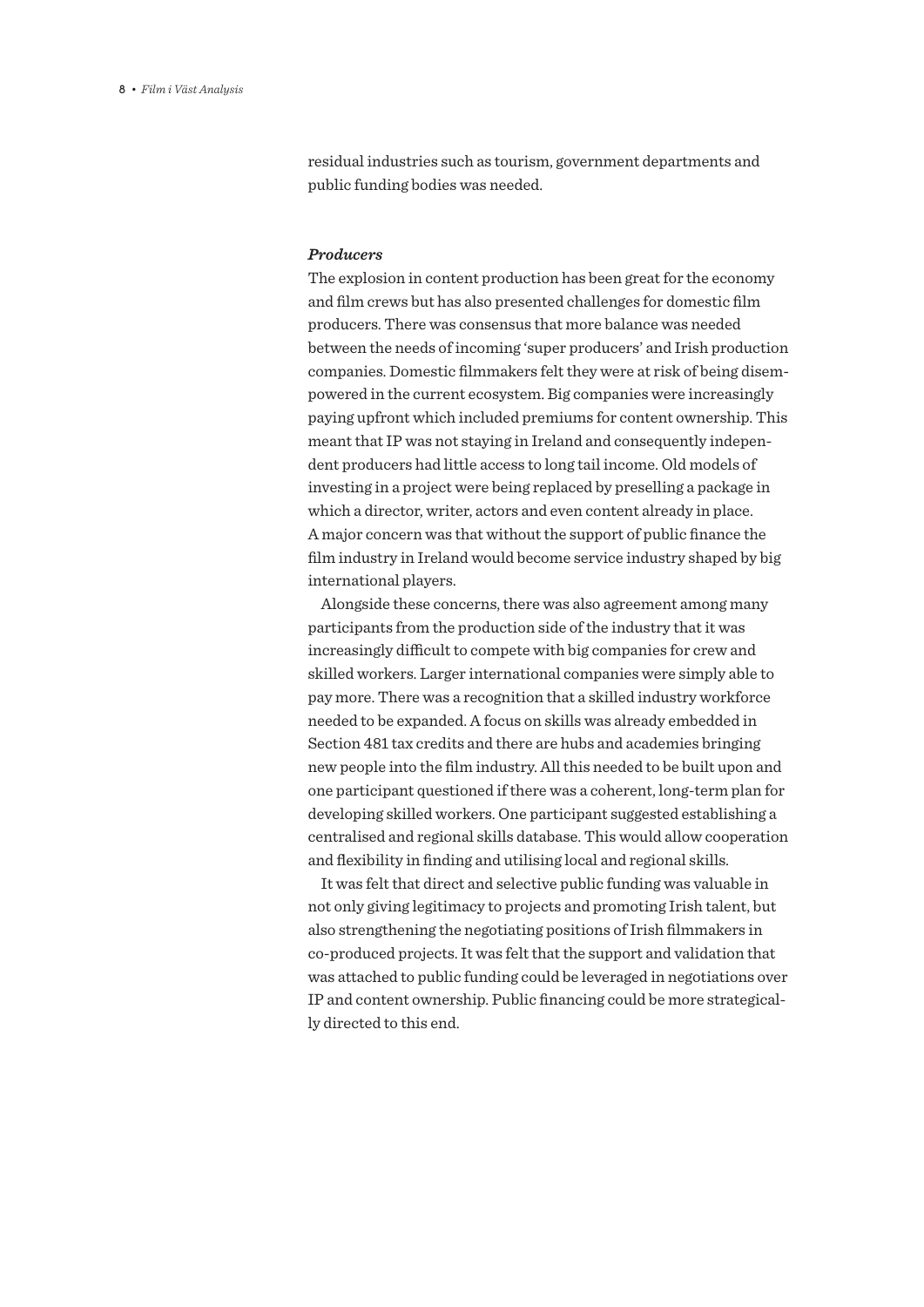#### *Others: Distributors, Public Broadcasters, Public Funders and Cinemas.*

There is intensive competition for audiences within the film sector and audience behaviour is changing as people view content across multiple devices and binge-watch screen content. Participants expressed the need for industry players to adapt to this ecosystem and public broadcasters in particular have struggled with this. It was felt by some participants that public agencies can be resistant to change. There is an established way of doing things among staff and leadership who don't always engage with new technologies. On the other hand streaming platforms were viewed by some participants as being a step ahead with audiences and greenlight content quickly. They are agile while a public funder or broadcaster might see a project as relevant and topical but then take more time to make it.

While there was recognition that established models of distribution and audience engagement were changing on account of the rise of streaming services, there was also confidence among participants that cinemas would maintain their cultural significance and important role within the industry. Participants felt that cinema offers a unique shared experience outside the home. Going to the cinema is an event, particularly as commercial cinemas increasingly turn towards creating luxury experiences. Yet, as a participant directly involved with commercial cinema stated, exclusivity remains crucial for their survival. Although theatrical release windows are shortening, participants felt that they will continue to be important for film companies as they provide additional hype and marketing for films as well as access to industry awards. Alongside this, as one participant noted, piracy has become a problem for 'day and date releases'.

Participants expressed the view that public service broadcasters and public funding bodies should be creating and supporting culturally relevant content not available elsewhere as well as developing talent and infrastructure in the industry. It was recognised that public broadcasters faced major challenges. RTÉ, for instance, was expected to fulfil multiple functions ranging from news and music, through to drama, documentary and children's television. At the same time public broadcasters were viewed as struggling to engage with younger audiences (as discussed above). License Fees in Ireland are primarily directed to RTÉ which, for one participant, created a centralised 'monolith'. Selective and contestable funding through bodies such as BAI were important in this context as other media outlets also create public service content and should be able to apply for public financing. One participant felt that English language content made in Ireland will become increasingly important as the EU works requirement for a